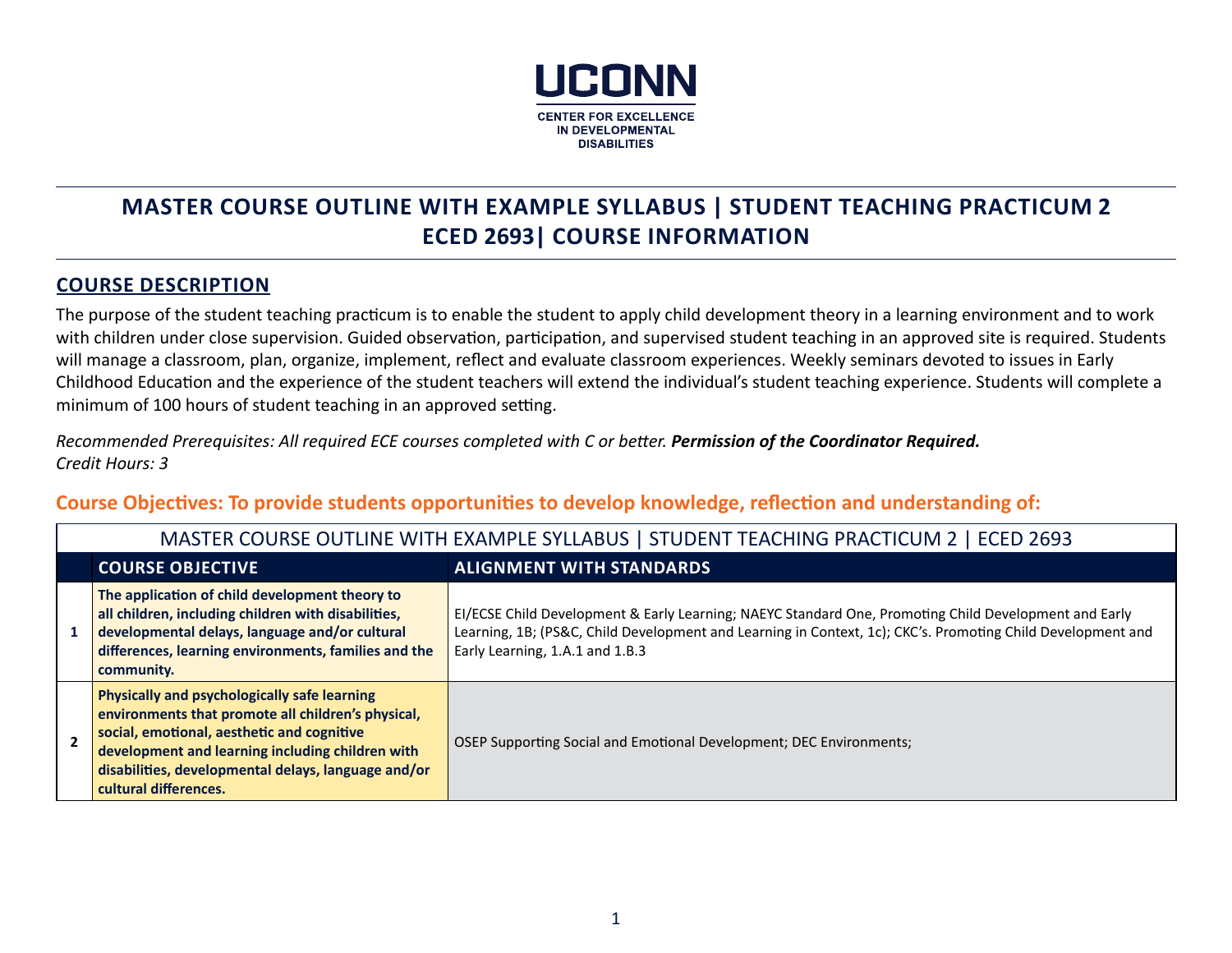|                         | MASTER COURSE OUTLINE WITH EXAMPLE SYLLABUS   STUDENT TEACHING PRACTICUM 2   ECED 2693                                                                                                                                                                                                                                                                                                                                                                                                         |                                                                                                                                                                                                                                                                                                                                                                                                                                                                                                                                                                                                                                                                                                                                                                                                                                                                                                                                                                                                                                                                                            |  |  |
|-------------------------|------------------------------------------------------------------------------------------------------------------------------------------------------------------------------------------------------------------------------------------------------------------------------------------------------------------------------------------------------------------------------------------------------------------------------------------------------------------------------------------------|--------------------------------------------------------------------------------------------------------------------------------------------------------------------------------------------------------------------------------------------------------------------------------------------------------------------------------------------------------------------------------------------------------------------------------------------------------------------------------------------------------------------------------------------------------------------------------------------------------------------------------------------------------------------------------------------------------------------------------------------------------------------------------------------------------------------------------------------------------------------------------------------------------------------------------------------------------------------------------------------------------------------------------------------------------------------------------------------|--|--|
|                         | <b>COURSE OBJECTIVE</b>                                                                                                                                                                                                                                                                                                                                                                                                                                                                        | <b>ALIGNMENT WITH STANDARDS</b>                                                                                                                                                                                                                                                                                                                                                                                                                                                                                                                                                                                                                                                                                                                                                                                                                                                                                                                                                                                                                                                            |  |  |
| 3                       | <b>Collaboration and consultation with other</b><br>professionals to support all children's learning<br>and well being including children with disabilities,<br>developmental delays, language and/or cultural<br>differences.                                                                                                                                                                                                                                                                 | OSEP Collaborating; DEC Teaming and Collaboration; EI/ECSE Collaborating and Teaming; NAEYC Standard Six, 6c;<br>(PS&C, Standard Six, Professionalism as an Early Childhood Educator, 6d)                                                                                                                                                                                                                                                                                                                                                                                                                                                                                                                                                                                                                                                                                                                                                                                                                                                                                                  |  |  |
| 4                       | The Cycle of Intentional Teaching: Planning,<br><b>Implementing, Observing, and Assessing.</b>                                                                                                                                                                                                                                                                                                                                                                                                 | OSEP Observing and Collecting Data for Progress Monitoring, and Intervention and Instruction, DEC Assessment<br>A9 and Instruction INS4; EI/ECSE Assessment Processes, Using Responsive, Reciprocal Interactions, Interventions<br>and Instruction and Application of Curriculum Frameworks in the Planning of Meaningful Learning Experiences;<br>NAEYC Standard Three, Observing, Documenting and Assessing, 3a; Standard Four, Using Developmentally<br>Effective Approaches, all elements and Standard Five, Using Content Knowledge to Build Meaningful Curriculum,<br>all elements; (PS&C, Standard Three, Child Observation, Documentation, and Assessment, 3a; Standard Four,<br>Developmentally, Culturally, and Linguistically. Appropriate Teaching Practices, all competencies and Standard<br>Five, Knowledge, Application, and Integration of Academic Content in the Early Childhood Curriculum all<br>competencies); CKC's, Observing, Documenting and Assessing, 4.A.3 and Building a Meaningful Planned Program<br>of Learning and Development, 3.A.3.                   |  |  |
| 5                       | Developmentally, individually, and culturally<br>appropriate learning experiences plans (LEP)<br>within and across disciplines, based on knowledge<br>of individual children (typical and atypical), State<br>standards, domains and content areas taking into<br>consideration the family, the community, and<br>curricular goals and objectives to meet the needs<br>of all children including children with disabilities,<br>developmental delays, language and/or cultural<br>differences. | OSEP Intervention and Instruction, Literacy and STEM; DEC Instruction, INS4, and Transitions, TR2; EI/ECSE Using<br>Responsive, Reciprocal Interactions, Interventions and Instruction, Interaction, Intervention, Instruction and<br>Application of Curriculum Frameworks in the Planning of Meaningful Learning Experiences; NAEYC Standard<br>Three, Observing, Documenting and Assessing, 3a; Standard Four, Using Developmentally Effective Approaches,<br>all elements and Standard Five, Using Content Knowledge to Build Meaningful Curriculum, all elements; (PS&C,<br>Standard Three, Child Observation, Documentation, and Assessment, 3a; Standard Four, Developmentally,<br>Culturally, and Linguistically. Appropriate Teaching Practices, all competencies and Standard Five, Knowledge,<br>Application, and Integration of Academic Content in the Early Childhood Curriculum all competencies); CKC's,<br>Building a Meaningful Planned Program of Learning and Development, 3.A.3 and Using Developmentally Effective<br>Approaches for Facilitating Experiences, 2.A.2. |  |  |
| 6                       | <b>Observation and assessment of children including</b><br>children with disabilities, developmental delays,<br>language and/or cultural differences.                                                                                                                                                                                                                                                                                                                                          | OSEP Observing and Collecting Data for Progress Monitoring and Intervention and Instruction, DEC Assessment,<br>A9; EI/ECSE Assessment Processes, NAEYC Standard Three, Observing, Documenting, and Assessing, all elements;<br>(PS&C, Standard Three, Child Observation, Documentation, and Assessment, all competencies); CKC's, Observing,<br>Documenting and Assessing, 4.A.1, and 4.A.3.                                                                                                                                                                                                                                                                                                                                                                                                                                                                                                                                                                                                                                                                                              |  |  |
| $\overline{\mathbf{z}}$ | Positive social skills and interaction between and<br>among adults and children including children with<br>disabilities, developmental delays, language and/or<br>cultural differences.                                                                                                                                                                                                                                                                                                        | OSEP Supporting Social & Emotional Development; DEC Interaction, INT2; EI/ECSE Interaction Intervention,<br>Instruction; NAEYC, Standard Four, Observing, Documenting and Assessing, 4a; (PS&C, Standard Four,<br>Developmentally, Culturally, and Linguistically Appropriate Teaching Practices, 4a); CKC's, Using Developmentally<br>Effective Approaches for Facilitating Experiences, 2.A.2.                                                                                                                                                                                                                                                                                                                                                                                                                                                                                                                                                                                                                                                                                           |  |  |
| 8                       | Reflection upon and evaluation of themselves as<br>teachers.                                                                                                                                                                                                                                                                                                                                                                                                                                   | EI/ECSE Professionalism and Ethical Practices; NAEYC Standard Six, Becoming a Professional, 6a, 6b and 6d.<br>(PS&C, Standard Six, Professionalism as an Early Childhood Educator, 6a, 6b and 6e)                                                                                                                                                                                                                                                                                                                                                                                                                                                                                                                                                                                                                                                                                                                                                                                                                                                                                          |  |  |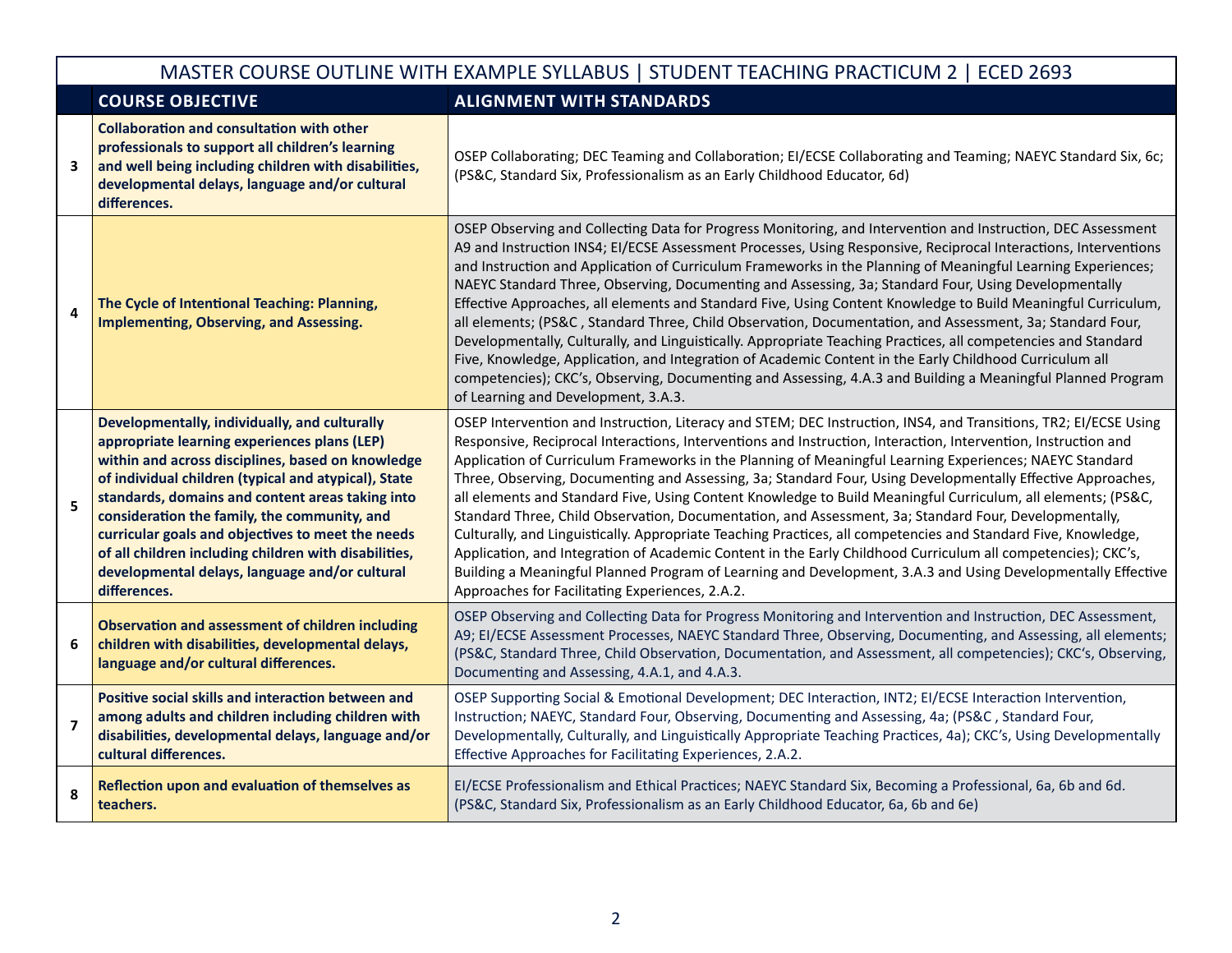|    | MASTER COURSE OUTLINE WITH EXAMPLE SYLLABUS   STUDENT TEACHING PRACTICUM 2   ECED 2693                                                                                                                |                                                                                                                                                                                                                                                                                                                                                                                                                                                                                              |  |  |
|----|-------------------------------------------------------------------------------------------------------------------------------------------------------------------------------------------------------|----------------------------------------------------------------------------------------------------------------------------------------------------------------------------------------------------------------------------------------------------------------------------------------------------------------------------------------------------------------------------------------------------------------------------------------------------------------------------------------------|--|--|
|    | <b>COURSE OBJECTIVE</b><br><b>ALIGNMENT WITH STANDARDS</b>                                                                                                                                            |                                                                                                                                                                                                                                                                                                                                                                                                                                                                                              |  |  |
|    | Current ethical and policy issues in early care and<br>education including those issues of working with<br>children with disabilities, developmental delays,<br>language and/or cultural differences. | EI/ECSE Professionalism and Ethical Practices; NAEYC Standard Six, Becoming a Professional, 6b; (PS&C Standard<br>Six, Professionalism as an Early Childhood Educator, 6b); CKC's Promoting Child Development and Early Learning<br>1.B.3.                                                                                                                                                                                                                                                   |  |  |
| 10 | The importance of the home-school connection<br>including families from diverse backgrounds.                                                                                                          | OSEP Working with Children and Families from Diverse Backgrounds, Engaging and Communicating with Families;<br>DEC Family, F1 and F6 and Transitions TR2; EI/ECSE Partnering with Families 1 and 2 and Professionalism and<br>Ethical Practices; NAEYC Standard Two, Building Family and Community Relationships, 2a and 2B; (PS&C, Standard<br>Two, Family-Teacher Partnerships and Community Connections, 2a and 2b); CKC's, Building Family & Community<br>Relationships 5.A.1 and 5.A.2. |  |  |
| 11 | Professionalism including reflection, advocacy, and<br>the students' own philosophy of inclusive early<br>education.                                                                                  | NAEYC, Standard Six, Becoming a Professional 6a, 6d. (PS&C, Standard Six, Professionalism as an Early Childhood<br>Educator, 6a, 6b, 6d and 6e)                                                                                                                                                                                                                                                                                                                                              |  |  |

# **Student Outcomes: Upon completion of this course, students will be able to:**

|                          |                                                                                                                                                                                                                                                                                                                  | MASTER COURSE OUTLINE WITH EXAMPLE SYLLABUS   STUDENT TEACHING PRACTICUM 2   ECED 2693                                                                                                                                                                  |
|--------------------------|------------------------------------------------------------------------------------------------------------------------------------------------------------------------------------------------------------------------------------------------------------------------------------------------------------------|---------------------------------------------------------------------------------------------------------------------------------------------------------------------------------------------------------------------------------------------------------|
|                          | <b>STUDENT OUTCOMES</b>                                                                                                                                                                                                                                                                                          | <b>ALIGNMENT WITH STANDARDS</b>                                                                                                                                                                                                                         |
|                          | Apply child development theories to their work with<br>all children (typically and atypically developing),<br>learning environments, families, and the community.                                                                                                                                                | EI/ECSE Child Development & Early Learning; NAEYC Standard One, Promoting Child Development and Early<br>Learning, 1B; (PS&C, Child Development and Learning in Context, 1c); CKC's. Promoting Child Development and<br>Early Learning, 1.A.1 and 1.B.3 |
| $\overline{\phantom{a}}$ | <b>Establish and maintain physically and emotionally</b><br>safe learning environments that promote physical,<br>social, emotional, aesthetic and cognitive<br>development and learning for all children including<br>children with disabilities, developmental delays,<br>language and/or cultural differences. | OSEP Supporting Social & Emotional Development; DEC Environments;                                                                                                                                                                                       |
|                          | <b>Collaborate and consult with other professionals</b><br>to support all children's learning and well-being<br>including children with disabilities, developmental<br>delays, language and/or cultural differences.                                                                                             | OSEP Collaborating; DEC Teaming and Collaboration; EI/ECSE Collaborating and Teaming; NAEYC Standard Six, 6c;<br>(PS&C, Standard Six, Professionalism as an Early Childhood Educator, 6d)                                                               |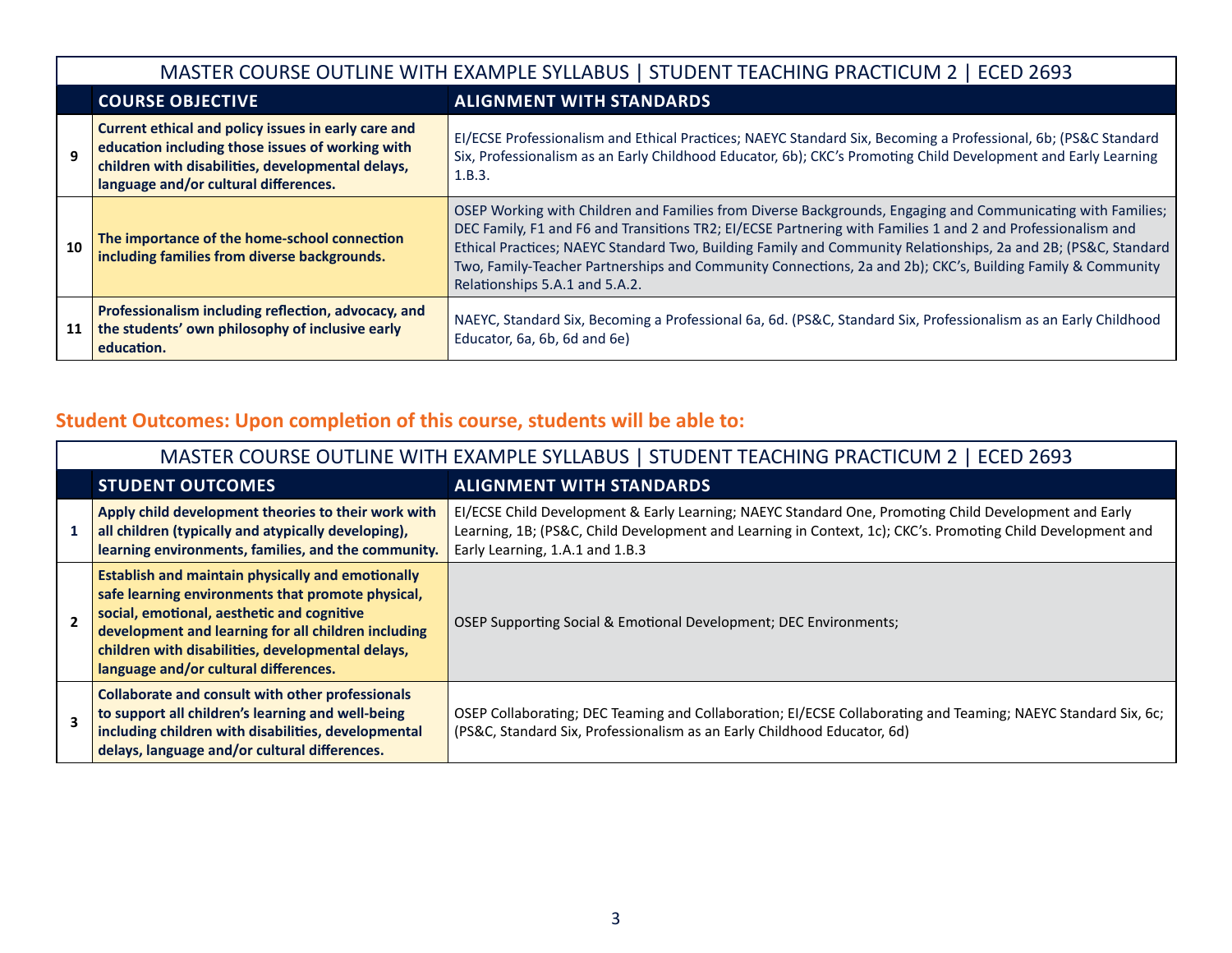|                | MASTER COURSE OUTLINE WITH EXAMPLE SYLLABUS   STUDENT TEACHING PRACTICUM 2   ECED 2693                                                                                                                                                                                                                                                                                                                                                                                                  |                                                                                                                                                                                                                                                                                                                                                                                                                                                                                                                                                                                                                                                                                                                                                                                                                                                                                                                                                                                                                                                                                               |  |  |
|----------------|-----------------------------------------------------------------------------------------------------------------------------------------------------------------------------------------------------------------------------------------------------------------------------------------------------------------------------------------------------------------------------------------------------------------------------------------------------------------------------------------|-----------------------------------------------------------------------------------------------------------------------------------------------------------------------------------------------------------------------------------------------------------------------------------------------------------------------------------------------------------------------------------------------------------------------------------------------------------------------------------------------------------------------------------------------------------------------------------------------------------------------------------------------------------------------------------------------------------------------------------------------------------------------------------------------------------------------------------------------------------------------------------------------------------------------------------------------------------------------------------------------------------------------------------------------------------------------------------------------|--|--|
|                | <b>STUDENT OUTCOMES</b>                                                                                                                                                                                                                                                                                                                                                                                                                                                                 | <b>ALIGNMENT WITH STANDARDS</b>                                                                                                                                                                                                                                                                                                                                                                                                                                                                                                                                                                                                                                                                                                                                                                                                                                                                                                                                                                                                                                                               |  |  |
| 4              | Incorporate the Cycle of Intentional Teaching into<br>their student teaching practice.                                                                                                                                                                                                                                                                                                                                                                                                  | OSEP Observing and Collecting Data for Progress Monitoring and Intervention and Instruction, DEC Assessment,<br>A9 and Instruction INS4; EI/ECSE Assessment Processes, Using Responsive, Reciprocal Interactions, Interventions<br>and Instruction, Application of Curriculum Frameworks in the Planning of Meaningful Learning Experiences;<br>NAEYC Standard Three, Observing, Documenting and Assessing, 3a; Standard Four, Using Developmentally<br>Effective Approaches, all elements and Standard Five, Using Content Knowledge to Build Meaningful Curriculum,<br>all elements; (PS&C, Standard Three, Child Observation, Documentation, and Assessment, 3a; Standard Four,<br>Developmentally, Culturally, and Linguistically. Appropriate Teaching Practices, all competencies and Standard<br>Five, Knowledge, Application, and Integration of Academic Content in the Early Childhood Curriculum all<br>competencies); CKC's, Observing, Documenting and Assessing, 4.A.3 and Building a Meaningful Planned Program<br>of Learning and Development, 3.A.3.                         |  |  |
| 5              | Plan and implement developmentally, individually,<br>and culturally appropriate learning experiences<br>plans (LEP) within and across disciplines, based on<br>knowledge of individual children, State standards,<br>domains and content areas taking into consideration<br>the family, the community, and curricular goals and<br>objectives to meet the needs of all children including<br>children with disabilities, developmental delays,<br>language and/or cultural differences. | OSEP Intervention and Instruction and Literacy and STEM; DEC Instruction, INS4, and Transitions, TR2; EI/ECSE<br>Using Responsive, Reciprocal Interactions, Interventions and Instruction, Interaction, Intervention, Instruction<br>and Application of Curriculum Frameworks in the Planning of Meaningful Learning Experiences; NAEYC Standard<br>Three, Observing, Documenting and Assessing, 3a; Standard Four, Using Developmentally Effective Approaches,<br>all elements and Standard Five, Using Content Knowledge to Build Meaningful Curriculum, all elements; (PS&C,<br>Standard Three, Child Observation, Documentation, and Assessment, 3a; Standard Four, Developmentally,<br>Culturally, and Linguistically. Appropriate Teaching Practices, all competencies and Standard Five, Knowledge,<br>Application, and Integration of Academic Content in the Early Childhood Curriculum all competencies); CKC's,<br>Building a Meaningful Planned Program of Learning and Development, 3.A.3 and Using Developmentally Effective<br>Approaches for Facilitating Experiences, 2.A.2. |  |  |
| 6              | <b>Observe and Assess children including children with</b><br>disabilities, developmental delays, language and/or<br>cultural differences.                                                                                                                                                                                                                                                                                                                                              | OSEP Observing and Collecting Data for Progress Monitoring and Intervention and Instruction, DEC Assessment,<br>A9; EI/ECSE Assessment Processes, NAEYC Standard Three, Observing, Documenting, and Assessing, all elements;<br>(PS&C, Standard Three, Child Observation, Documentation, and Assessment, all competencies); CKC's, Observing,<br>Documenting and Assessing, 4.A.1, and 4.A.3.                                                                                                                                                                                                                                                                                                                                                                                                                                                                                                                                                                                                                                                                                                 |  |  |
| $\overline{7}$ | Teach and facilitate positive social skills and<br>interaction between and among adults and children<br>including children with disabilities, developmental<br>delays, language and/or cultural differences.                                                                                                                                                                                                                                                                            | OSEP Supporting Social & Emotional Development; DEC INT2 Interaction; EI/ECSE Interaction Intervention,<br>Instruction; NAEYC Standard Four, Using Developmentally Effective Approaches, 4a; (PS&C, Standard<br>Four, Developmentally, Culturally, and Linguistically Appropriate Teaching Practices, 4a); CKC 2A2 Using<br>Developmentally effective approaches for facilitating experiences;                                                                                                                                                                                                                                                                                                                                                                                                                                                                                                                                                                                                                                                                                                |  |  |
| 8              | Reflect upon and evaluate themselves as teachers.                                                                                                                                                                                                                                                                                                                                                                                                                                       | EI/ECSE, Professionalism and Ethical Practices; NAEYC Standard Six, Becoming a Professional, 6a, 6b and 6d;<br>(PS&C, Standard Six, Professionalism as an Early Childhood Educator, 6a, 6b and 6e)                                                                                                                                                                                                                                                                                                                                                                                                                                                                                                                                                                                                                                                                                                                                                                                                                                                                                            |  |  |
| 9              | Identify and explore the current ethical and policy<br>issues in early care and education including those<br>issues of working with children with disabilities,<br>developmental delays, language and/or cultural<br>differences.                                                                                                                                                                                                                                                       | EI/ECSE Professionalism and Ethical Practices; NAEYC Standard Six, Becoming a Professional, 6b; (PS&C Standard<br>Six, Professionalism as an Early Childhood Educator, 6b); CKC's Promoting Child Development and Early Learning<br>1.B.3.                                                                                                                                                                                                                                                                                                                                                                                                                                                                                                                                                                                                                                                                                                                                                                                                                                                    |  |  |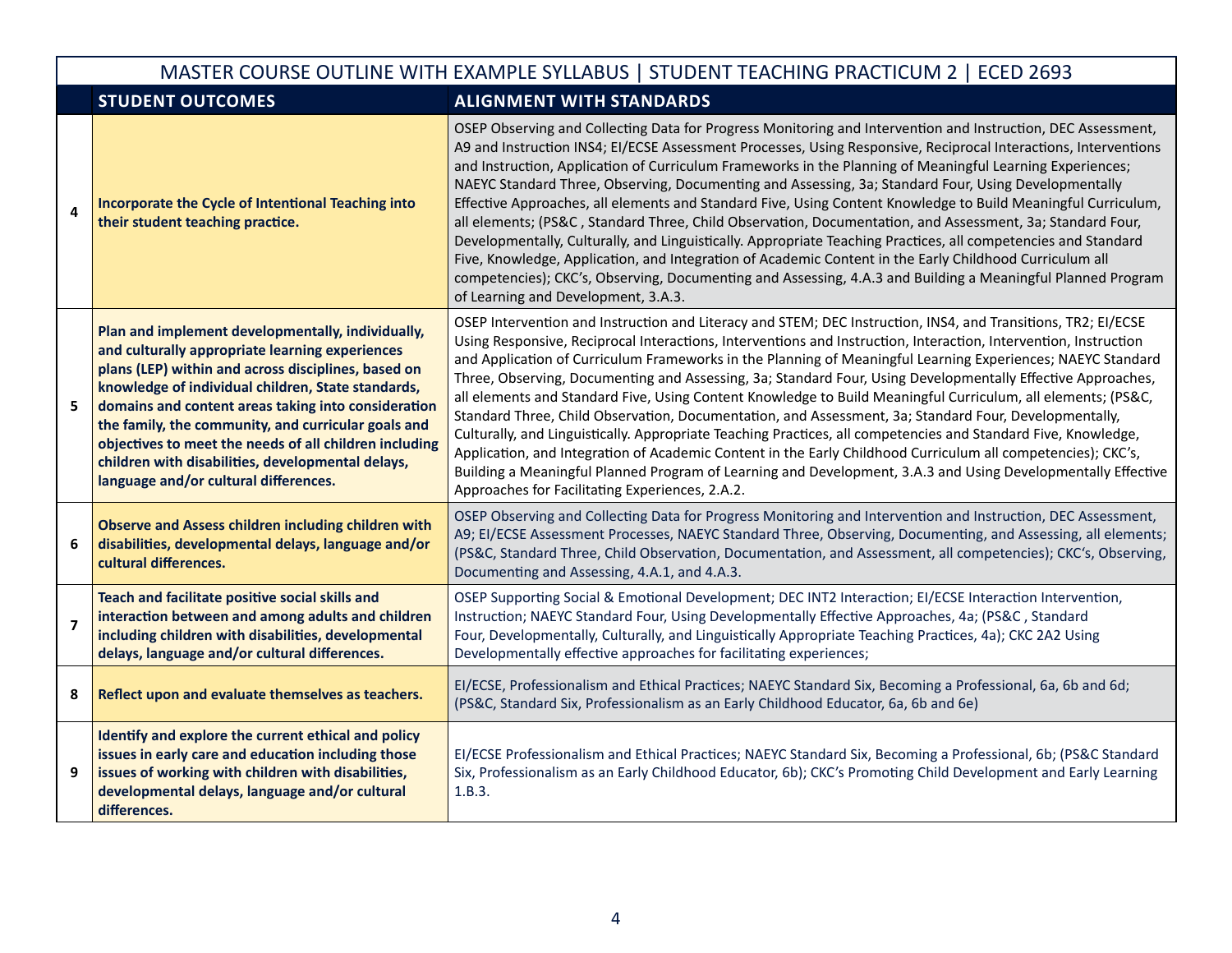|    |                                                                                                                                                                                                                                                                                                                                                                        | MASTER COURSE OUTLINE WITH EXAMPLE SYLLABUS   STUDENT TEACHING PRACTICUM 2   ECED 2693                                                                                                                                                                                                                                                                                                                                                                                                          |  |  |
|----|------------------------------------------------------------------------------------------------------------------------------------------------------------------------------------------------------------------------------------------------------------------------------------------------------------------------------------------------------------------------|-------------------------------------------------------------------------------------------------------------------------------------------------------------------------------------------------------------------------------------------------------------------------------------------------------------------------------------------------------------------------------------------------------------------------------------------------------------------------------------------------|--|--|
|    | <b>STUDENT OUTCOMES</b>                                                                                                                                                                                                                                                                                                                                                | <b>ALIGNMENT WITH STANDARDS</b>                                                                                                                                                                                                                                                                                                                                                                                                                                                                 |  |  |
| 10 | Incorporate in lesson planning and other activities<br>the home-school connection including families from<br>diverse backgrounds.                                                                                                                                                                                                                                      | OSEP Working with Children and Families from Diverse Backgrounds and Engaging and Communicating with<br>Families; DEC Family, F1 and F6 and Transitions TR2; EI/ECSE Partnering with Families 1 and 2 and Professionalism<br>and Ethical Practices; NAEYC Standard Two, Building Family and Community Relationships, 2a and 2B; (PS&C,<br>Standard Two, Family-Teacher Partnerships and Community Connections, 2a and 2b); CKC's, Building Family &<br>Community Relationships 5.A.1 and 5.A.2. |  |  |
| 11 | Demonstrate professionalism which may include,<br>professional development through research,<br>exhibiting essential dispositions, creating their own<br>philosophy of inclusive early childhood education,<br>updating a resume, participating in advocacy for the<br>profession, employing sound interviewing skills, and/<br>or designing a professional portfolio. | NAEYC, Standard Six, Becoming a Professional 6a, 6d; (PS&C, Standard Six, Professionalism as an Early Childhood<br>Educator, 6a, 6b, 6d and 6e)                                                                                                                                                                                                                                                                                                                                                 |  |  |

## **Course Content:**

| MASTER COURSE OUTLINE WITH EXAMPLE SYLLABUS   STUDENT TEACHING PRACTICUM 2   ECED 2693                                                                                                                                 |                                                                                                                                                                                                                                                         |  |  |
|------------------------------------------------------------------------------------------------------------------------------------------------------------------------------------------------------------------------|---------------------------------------------------------------------------------------------------------------------------------------------------------------------------------------------------------------------------------------------------------|--|--|
| <b>COURSE CONTENT</b>                                                                                                                                                                                                  | <b>ALIGNMENT WITH STANDARDS</b>                                                                                                                                                                                                                         |  |  |
| Review child development theory and its application<br>to practice with all children including children with<br>disabilities, developmental delays, language and/or<br>cultural differences.                           | EI/ECSE Child Development & Early Learning; NAEYC Standard One, Promoting Child Development and Early<br>Learning, 1B; (PS&C, Child Development and Learning in Context, 1c); CKC's. Promoting Child Development and<br>Early Learning, 1.A.1 and 1.B.3 |  |  |
| <b>Inclusive settings and Universal Design of physically</b><br>and psychologically safe learning environments.                                                                                                        | <b>DEC Environments;</b>                                                                                                                                                                                                                                |  |  |
| <b>Teaming and Collaboration with other professionals</b><br>to support all children's learning and well-being<br>including children with disabilities, developmental<br>delays, language and/or cultural differences. | OSEP Collaborating; DEC Teaming and Collaboration; EI/ECSE Collaborating and Teaming; NAEYC Standard Six,<br>Becoming a Professional 6c; (PS&C, Standard Six, Professionalism as an Early Childhood Educator, 6d)                                       |  |  |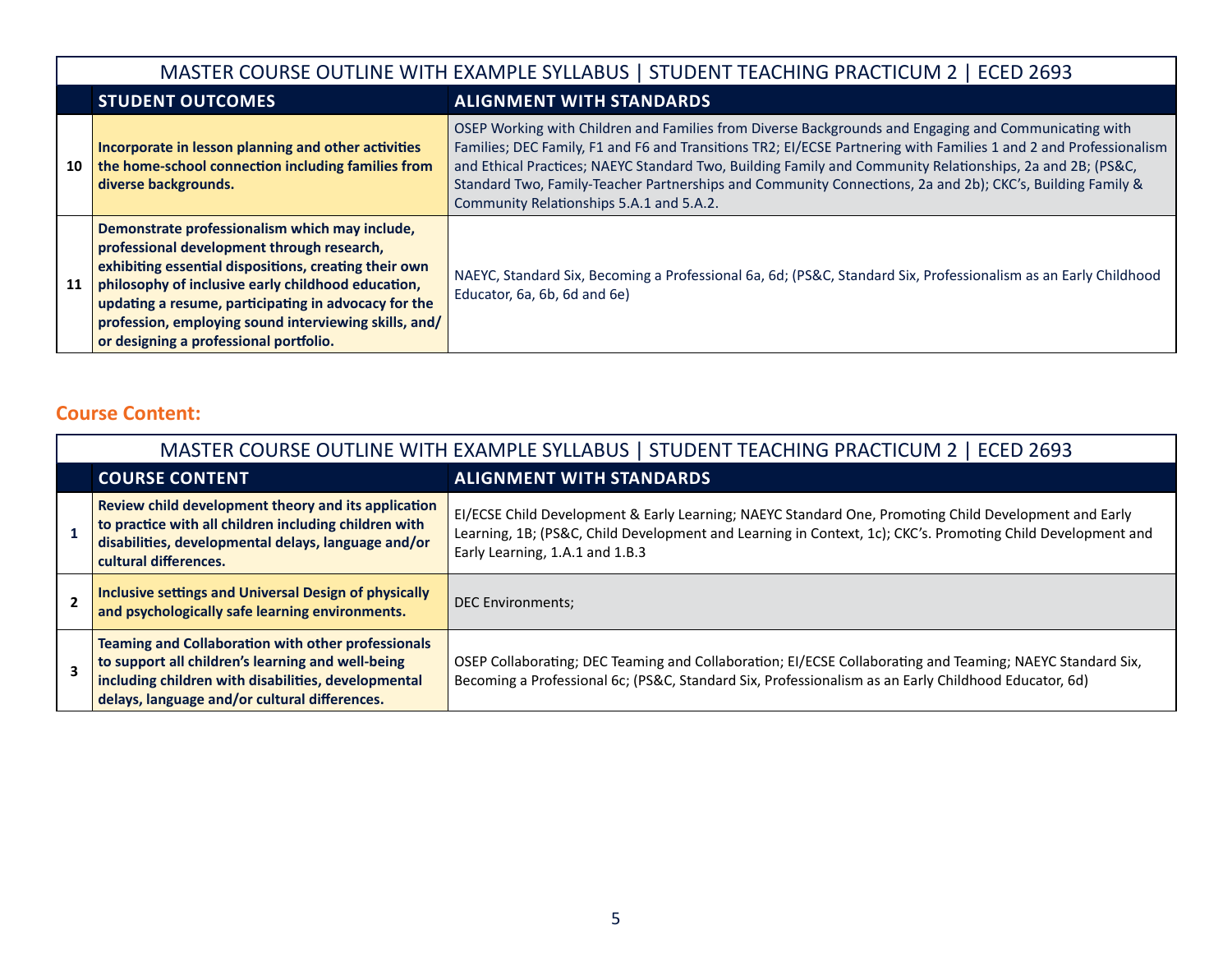|                | MASTER COURSE OUTLINE WITH EXAMPLE SYLLABUS   STUDENT TEACHING PRACTICUM 2   ECED 2693                                                                                                                                                                                                                                                                             |                                                                                                                                                                                                                                                                                                                                                                                                                                                                                                                                                                                                                                                                                                                                                                                                                                                                                                                                                                                                                                                                                               |  |  |
|----------------|--------------------------------------------------------------------------------------------------------------------------------------------------------------------------------------------------------------------------------------------------------------------------------------------------------------------------------------------------------------------|-----------------------------------------------------------------------------------------------------------------------------------------------------------------------------------------------------------------------------------------------------------------------------------------------------------------------------------------------------------------------------------------------------------------------------------------------------------------------------------------------------------------------------------------------------------------------------------------------------------------------------------------------------------------------------------------------------------------------------------------------------------------------------------------------------------------------------------------------------------------------------------------------------------------------------------------------------------------------------------------------------------------------------------------------------------------------------------------------|--|--|
|                | <b>COURSE CONTENT</b>                                                                                                                                                                                                                                                                                                                                              | <b>ALIGNMENT WITH STANDARDS</b>                                                                                                                                                                                                                                                                                                                                                                                                                                                                                                                                                                                                                                                                                                                                                                                                                                                                                                                                                                                                                                                               |  |  |
| 4              | Cycle of Intentional teaching and how it applies to<br>planning, implementing, observing, and assessing.                                                                                                                                                                                                                                                           | OSEP Observing and Collecting Data for Progress Monitoring and Intervention and Instruction, DEC Assessment,<br>A9 and Instruction INS4; EI/ECSE Assessment Processes, Using Responsive, Reciprocal Interactions, Interventions<br>and Instruction, Application of Curriculum Frameworks in the Planning of Meaningful Learning Experiences;<br>NAEYC Standard Three, Observing, Documenting and Assessing, 3a; Standard Four, Using Developmentally<br>Effective Approaches, all elements and Standard Five, Using Content Knowledge to Build Meaningful Curriculum,<br>all elements; (PS&C, Standard Three, Child Observation, Documentation, and Assessment, 3a; Standard Four,<br>Developmentally, Culturally, and Linguistically. Appropriate Teaching Practices, all competencies and Standard<br>Five, Knowledge, Application, and Integration of Academic Content in the Early Childhood Curriculum all<br>competencies); CKC's, Observing, Documenting and Assessing, 4.A.3 and Building a Meaningful Planned Program<br>of Learning and Development, 3.A.3.                         |  |  |
| 5              | <b>Developmentally Appropriate Learning Experience</b><br>Plans based on knowledge of individual children,<br>State standards, domains and content areas<br>including, teaching strategies, home-school<br>connection, and accommodations for all children<br>including children with disabilities, developmental<br>delays, language and/or cultural differences. | OSEP Intervention and Instruction and Literacy and STEM; DEC Instruction, INS4, and Transitions, TR2; EI/ECSE<br>Using Responsive, Reciprocal Interactions, Interventions and Instruction, Interaction, Intervention, Instruction<br>and Application of Curriculum Frameworks in the Planning of Meaningful Learning Experiences; NAEYC Standard<br>Three, Observing, Documenting and Assessing, 3a; Standard Four, Using Developmentally Effective Approaches,<br>all elements and Standard Five, Using Content Knowledge to Build Meaningful Curriculum, all elements; (PS&C,<br>Standard Three, Child Observation, Documentation, and Assessment, 3a; Standard Four, Developmentally,<br>Culturally, and Linguistically. Appropriate Teaching Practices, all competencies and Standard Five, Knowledge,<br>Application, and Integration of Academic Content in the Early Childhood Curriculum all competencies); CKC's,<br>Building a Meaningful Planned Program of Learning and Development, 3.A.3 and Using Developmentally Effective<br>Approaches for Facilitating Experiences, 2.A.2. |  |  |
| 6              | <b>Observation and Assessment including children with</b><br>disabilities, developmental delays, language and/or<br>cultural differences.                                                                                                                                                                                                                          | OSEP Observing and Collecting Data for Progress Monitoring and Intervention and Instruction, DEC Assessment,<br>A9; EI/ECSE Assessment Processes, NAEYC Standard Three, Observing, Documenting, and Assessing, all elements<br>; (PS&C, Standard Three, Child Observation, Documentation, and Assessment, all competencies); CKC's,<br>Observing, Documenting and Assessing, 4.A.1, and 4.A.3.                                                                                                                                                                                                                                                                                                                                                                                                                                                                                                                                                                                                                                                                                                |  |  |
| $\overline{7}$ | <b>Responsive Teaching and the importance of</b><br>relationships. Including Classroom management,<br>the role of guidance, problem-solving and conflict<br>resolution to support all children including children<br>with disabilities, developmental delays, language<br>and/or cultural differences.                                                             | OSEP Supporting Social and Emotional Development; DEC Interaction, INT2; EI/ECSE Interaction Intervention,<br>Instruction; NAEYC Standard Four, Using Developmentally Effective Approaches, 4a; (PS&C, Standard Four,<br>Developmentally, Culturally, and Linguistically Appropriate Teaching Practices, 4a); CKC's, Using Developmentally<br>Effective Approaches for Facilitating Experiences, 2.A.2.                                                                                                                                                                                                                                                                                                                                                                                                                                                                                                                                                                                                                                                                                       |  |  |
| 8              | Self-reflection and evaluation as it relates to one's<br>own teaching philosophy and practice.                                                                                                                                                                                                                                                                     | NAEYC Standard Six, Becoming a Professional 6a. 6b and 6d; (PS&C, Standard Six, Professionalism as an Early<br>Childhood Educator, 6a, 6b and 6e)                                                                                                                                                                                                                                                                                                                                                                                                                                                                                                                                                                                                                                                                                                                                                                                                                                                                                                                                             |  |  |
| 9              | <b>NAEYC Code of Ethical Conduct and current policy</b><br>issues in early childhood education including policy<br>regarding working with children with disabilities,<br>developmental delays, language and/or cultural<br>differences.                                                                                                                            | EI/ECSE Professionalism and Ethical Practices; NAEYC Standard Six, Becoming a Professional, 6b; (PS&C Standard<br>Six, Professionalism as an Early Childhood Educator, 6b); CKC's Promoting Child Development and Early Learning<br>1.B.3.                                                                                                                                                                                                                                                                                                                                                                                                                                                                                                                                                                                                                                                                                                                                                                                                                                                    |  |  |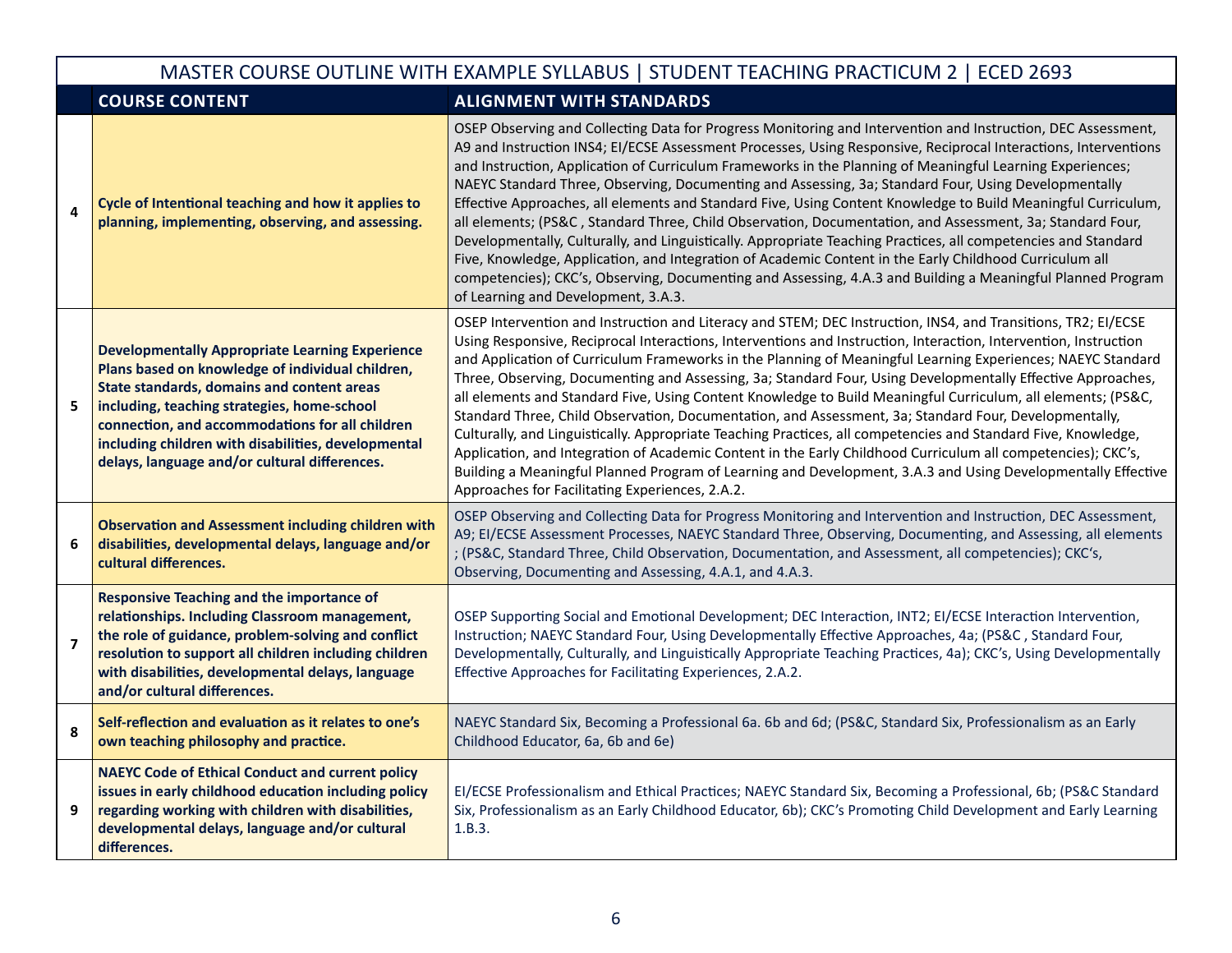|    |                                                                                                                                                                                | MASTER COURSE OUTLINE WITH EXAMPLE SYLLABUS   STUDENT TEACHING PRACTICUM 2   ECED 2693                                                                                                                                                                                                                                                                                                                                                                                                            |  |
|----|--------------------------------------------------------------------------------------------------------------------------------------------------------------------------------|---------------------------------------------------------------------------------------------------------------------------------------------------------------------------------------------------------------------------------------------------------------------------------------------------------------------------------------------------------------------------------------------------------------------------------------------------------------------------------------------------|--|
|    | <b>COURSE CONTENT</b>                                                                                                                                                          | <b>ALIGNMENT WITH STANDARDS</b>                                                                                                                                                                                                                                                                                                                                                                                                                                                                   |  |
| 10 | Home-School Connection including working with<br>diverse families.                                                                                                             | OSEP Working with Children and Families from Diverse Backgrounds and Engaging and Communicating with<br>Families; DEC Family, F1 and F6 and Transitions TR2; EI/ECSE Partnering with Families 1 and 2 and Professionalism<br>and Ethical Practices; NAEYC Standard Two, Building Family and Community Relationships, 2a and 2b; (PS&C,<br>Standard Two, Family-Teacher Partnerships and Community Connections, 2a and 2b); CKC's, Building Family and<br>Community Relationships 5.A.1 and 5.A.2. |  |
| 11 | Becoming a Professional including advocacy,<br>personal philosophy of inclusive education, resume-<br>writing, job-seeking skills, and essential dispositions<br>for teachers. | NAEYC Standard Six, Becoming a Professional, 6a and 6d (PS&C, Standard Six, Professionalism as an Early<br>Childhood Educator, 6a, 6b, 6d and 6e)                                                                                                                                                                                                                                                                                                                                                 |  |

## **STANDARDS**

CT State Core Knowledge and Competencies (CKC)

Division of Early Childhood of the Council for Exceptional Children (DEC)

Early Intervention/Early Childhood Special Education (EI/ECSE)

National Association for the Education of Young Children (NAEYC)

Office of Special Education Programs (OSEP)

Professional Standards and Competencies for Early Childhood Educators (Power to the Profession (P2P) Standards)

## **KEY EXPERIENCES**

- 1. Students will spend a minimum of 100 hours practicing all aspects of leading a class of young children.
- 2. Make a presentation to adults.
- 3. Observe and reflect upon a mock or real PPT
- 4. Plan experiences in a variety of domains including accommodations for children with disabilities, developmental delays, language and/or cultural differences and implement those plans.
- 5. Observe and assess children including children with disabilities, developmental delays, language and/or cultural differences as part of the Cycle of Intentional Teaching and use those observations and assessments to plan intentionally.
- 6. Students develop an Advocacy Project: What to advocate for, who to advocate to, and best method to advocate. This includes finding their legislators contact information and reviewing the CT Early Childhood Alliance website and current bills.
- 7. Review of the NAEYC Code of Ethical Conduct and participate in resolving ethical dilemmas both real and hypothetical.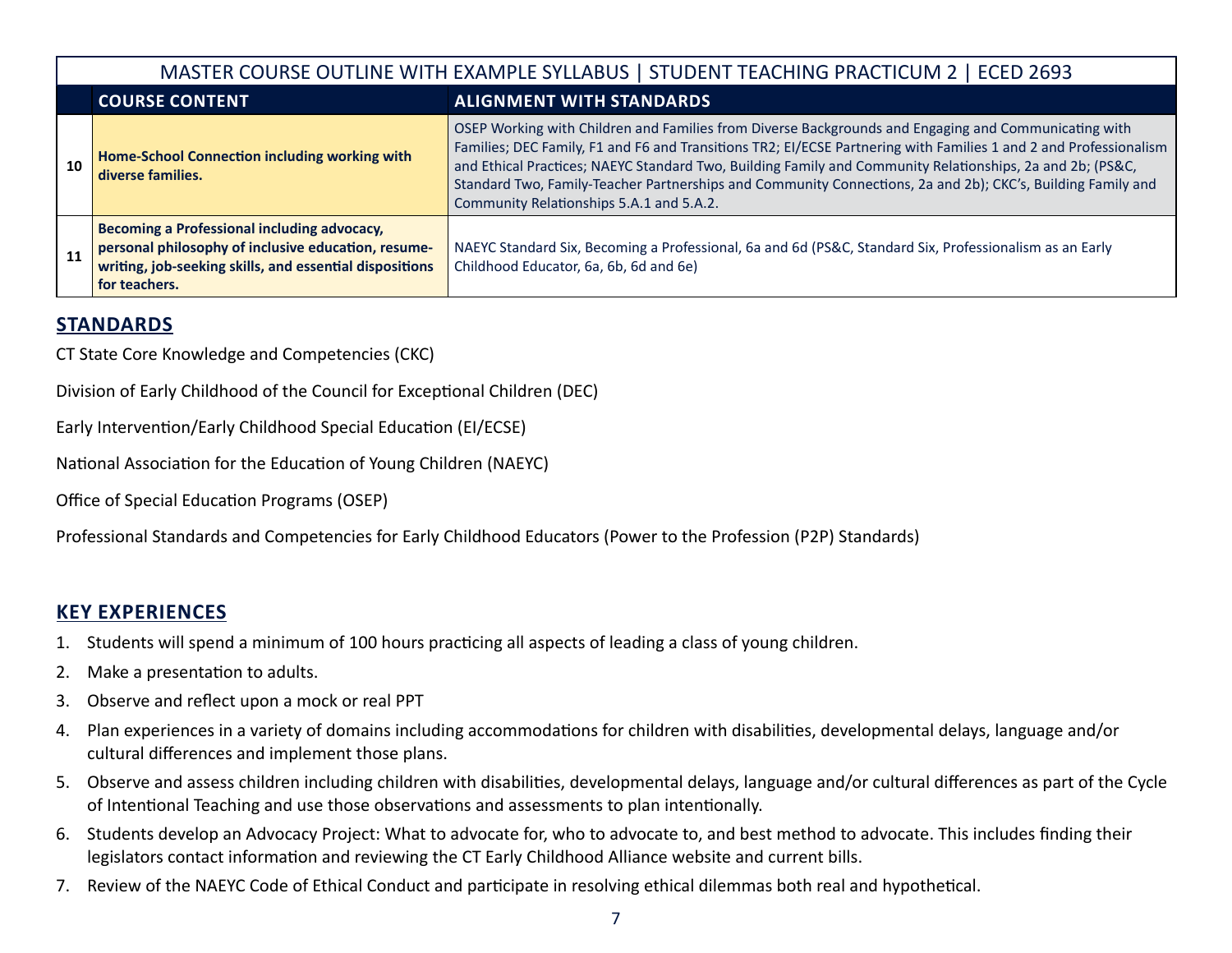- 8. Professionalism (Reflective journal, resume, philosophy of education)
- 9. Choose, review, and reflect on current early childhood research
- 10. Review, reflect, and resolve guidance and behavior scenarios both actual and hypothetical.
- 11. Use a variety of reflection techniques to understand one's self, colleagues, families.

## **RESOURCES**

#### **Articles**

• IRIS Center Vanderbilt Peabody College What can teachers do to make the classroom environment more conducive to children's learning and development? *<https://iris.peabody.vanderbilt.edu/module/env/cresource/q1/p01/>*

### **Websites**

- CT Early Childhood Alliance *[http://www.earlychildhoodalliance.com/](https://www.earlychildhoodalliance.com)*
- Connecticut Parent Advocacy Center Connecticut's Resource for Children with Disabilities *[http://cpacinc.org](https://cpacinc.org)*

#### **Videos**

- IEP Meetings (PPT) *<https://www.youtube.com/watch?v=ok0irMNfKmY> <https://www.youtube.com/watch?v=MWnbHPMg2EA>*
- Parent conversations and concerns *[https://www.connectmodules.dec-sped.org/category/module-4-family-professional-partnerships/](https://connectmodules.dec-sped.org/category/module-4-family-professional-partnerships/)*

#### **Children's books**

- Chopsticks
- Carl Goes to Daycare
- Will I Have a Friend
- Lucy's Picture *<https://www.youtube.com/watch?v=RuRhhq5MfMc>*
- Oh, The Places You'll Go
- Can I Play, Too? *<https://www.youtube.com/watch?v=wNi7qa8etEU>*
- All Are Welcome Here *<https://www.youtube.com/watch?v=blPOSggB07c>*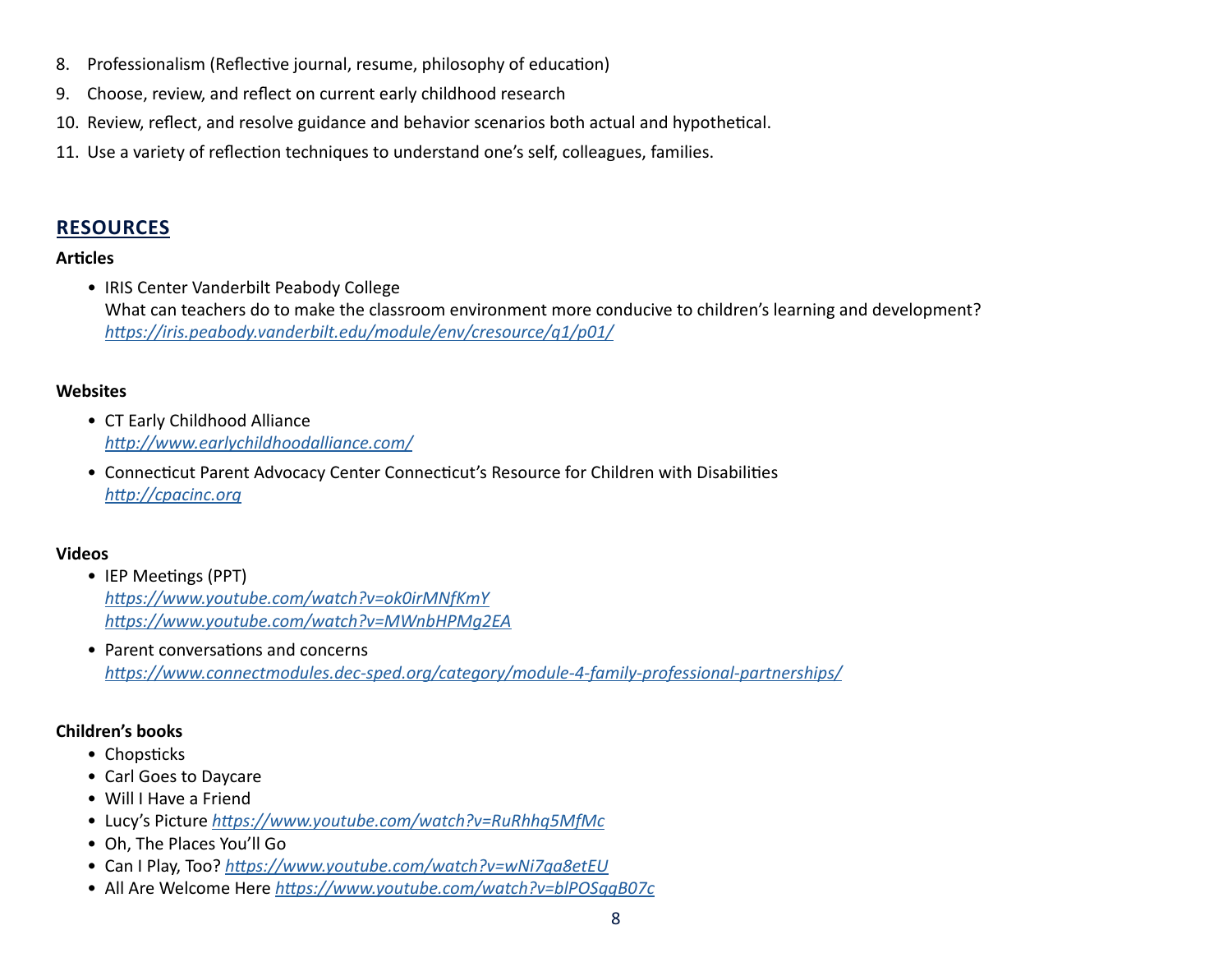- Marisol McDonald Doesn't Match *[https://www.youtube.com/watch?v=NwNUqH\\_rJ\\_o](https://www.youtube.com/watch?v=NwNUqH_rJ_o)*
- I Wish You More by Amy Crouse

#### **Checklists**

- Anne Arundel Community College self-assessment of essential dispositions for early childhood educators *[https://www.aacc.edu/about/](https://www.aacc.edu/about/schools-of-study/science-technology-and-education/teacher-education-and-child-care-institute/disposition-survey/) [schools-of-study/science-technology-and-education/teacher-education-and-child-care-institute/disposition-survey/](https://www.aacc.edu/about/schools-of-study/science-technology-and-education/teacher-education-and-child-care-institute/disposition-survey/)*
- Review from 210 CT Early Learning and Development Standards (ELDS) CT Documentation and Observation Teaching System (DOTS)
- CARA's Kit

*[https://inclusioninstitute.fpg.unc.edu/sites/inclusioninstitute.fpg.unc.edu/files/handouts/Milbourne%20Generic%20handout%20for%20](https://inclusioninstitute.fpg.unc.edu/sites/inclusioninstitute.fpg.unc.edu/files/handouts/Milbourne%20Generic%20handout%20for%20adaptations%20presentations%20correct%20hierarchy_0.pdf) [adaptations%20presentations%20correct%20hierarchy\\_0.pdf](https://inclusioninstitute.fpg.unc.edu/sites/inclusioninstitute.fpg.unc.edu/files/handouts/Milbourne%20Generic%20handout%20for%20adaptations%20presentations%20correct%20hierarchy_0.pdf)* (Handout)

FPG Inclusion Institute PDF Presentation

*[https://inclusioninstitute.fpg.unc.edu/sites/inclusioninstitute.fpg.unc.edu/files/handouts/Milbourne\\_SA%20CARAs%20Kit%20NECTAC%20](https://inclusioninstitute.fpg.unc.edu/sites/inclusioninstitute.fpg.unc.edu/files/handouts/Milbourne_SA%20CARAs%20Kit%20NECTAC%202012.pdf) [2012.pdf](https://inclusioninstitute.fpg.unc.edu/sites/inclusioninstitute.fpg.unc.edu/files/handouts/Milbourne_SA%20CARAs%20Kit%20NECTAC%202012.pdf)*

|              |                                                                                                                                                                                                                        |                                                   | MASTER COURSE OUTLINE WITH EXAMPLE SYLLABUS   STUDENT TEACHING PRACTICUM 2   ECED 2693                                                                                |                                                            |
|--------------|------------------------------------------------------------------------------------------------------------------------------------------------------------------------------------------------------------------------|---------------------------------------------------|-----------------------------------------------------------------------------------------------------------------------------------------------------------------------|------------------------------------------------------------|
| <b>DATE</b>  | <b>TOPIC AND LEARNING ACTIVITY</b>                                                                                                                                                                                     | <b>ALIGNMENT WITH</b><br><b>COURSE OBJECTIVES</b> | <b>ASSIGNMENTS</b>                                                                                                                                                    | <b>ALIGNMENT</b><br><b>WITH STUDENT</b><br><b>OUTCOMES</b> |
| Week<br>1    | <b>Review syllabus and expectations including Code of</b><br>Ethics* Review of the NAEYC Code of Ethical Conduct<br>Ethics and participate in resolving ethical dilemmas both<br>real and hypothetical.                | C.0.9                                             | Resolve conflicts (real and/or hypothetical) using the<br>NAEYC Code of Ethical Conduct.                                                                              | S.0.9                                                      |
| $\mathbf{2}$ | Review child development theories and practices from<br>previous courses<br><b>Children's Book: Can I Play, Too? By Willems</b><br>https://www.youtube.com/watch?v=wNi7qa8etEU                                         | C.0.1                                             | *Create a new personal philosophy of inclusive education<br>with connections to established theories                                                                  | S.0.1, 11                                                  |
| 3            | Discuss the importance of collaboration and consultation<br>with professionals for the benefit of all children including<br>children with disabilities, developmental delays, language<br>and/or cultural differences. | C.0.3                                             | *Observe or participate in a PPT.<br><b>IEP Meeting (PPT)</b><br>https://www.youtube.com/watch?v=ok0irMNfKmY<br>and/or<br>https://www.youtube.com/watch?v=MWnbHPMq2EA | SO <sub>3</sub>                                            |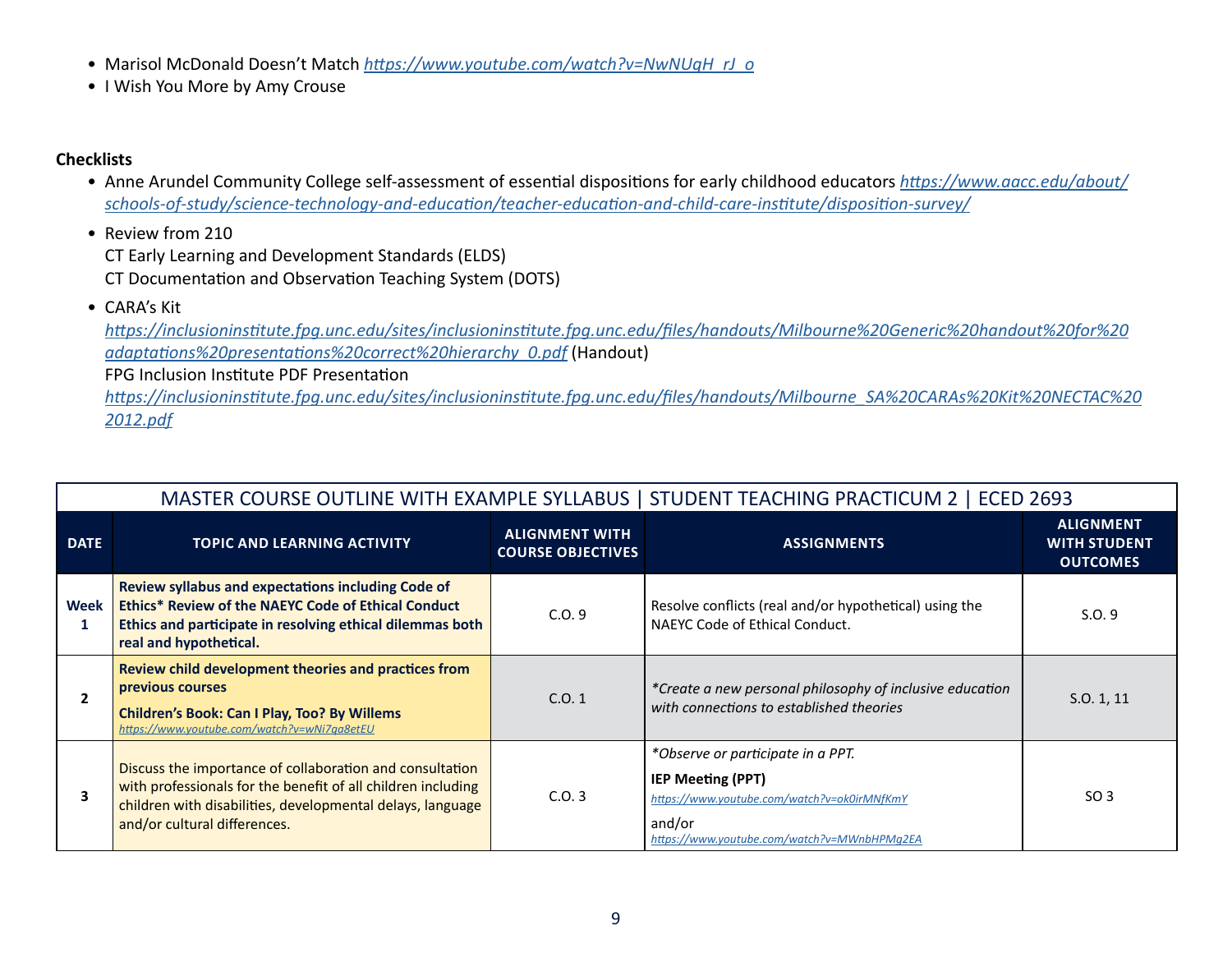|                         |                                                                                                                                                                                                                                                                                                                                                                                                                                                                                                                                        |                                                   | MASTER COURSE OUTLINE WITH EXAMPLE SYLLABUS   STUDENT TEACHING PRACTICUM 2   ECED 2693                                                                                                                                                                                                                                                                                                                                                                                                   |                                                            |
|-------------------------|----------------------------------------------------------------------------------------------------------------------------------------------------------------------------------------------------------------------------------------------------------------------------------------------------------------------------------------------------------------------------------------------------------------------------------------------------------------------------------------------------------------------------------------|---------------------------------------------------|------------------------------------------------------------------------------------------------------------------------------------------------------------------------------------------------------------------------------------------------------------------------------------------------------------------------------------------------------------------------------------------------------------------------------------------------------------------------------------------|------------------------------------------------------------|
| <b>DATE</b>             | <b>TOPIC AND LEARNING ACTIVITY</b>                                                                                                                                                                                                                                                                                                                                                                                                                                                                                                     | <b>ALIGNMENT WITH</b><br><b>COURSE OBJECTIVES</b> | <b>ASSIGNMENTS</b>                                                                                                                                                                                                                                                                                                                                                                                                                                                                       | <b>ALIGNMENT</b><br><b>WITH STUDENT</b><br><b>OUTCOMES</b> |
| 4                       | Discuss the classroom environment including how it<br>addresses children with disabilities, developmental<br>delays, language and cultural differences and what<br>impact can the teacher have on the environment.<br>(Handout)<br><b>IRIS Center Vanderbilt</b><br>https://iris.peabody.vanderbilt.edu/module/env/cresource/q1/p01/                                                                                                                                                                                                   | C.0.2, 8                                          | Review the physical environment of the classroom in<br>which they are working and reflect on how it was (or<br>was not) established as a physically and emotionally<br>safe learning environment that promotes physical,<br>social, emotional, aesthetic and cognitive development<br>and learning for all children including children with<br>disabilities, developmental delays, language and/or<br>cultural differences. Demonstrate ways to improve or<br>maintain this environment. |                                                            |
| 5                       | The Cycle of Intentional Teaching: Planning,<br><b>Implementing, Observing, and Assessing.</b>                                                                                                                                                                                                                                                                                                                                                                                                                                         | CO <sub>4</sub>                                   |                                                                                                                                                                                                                                                                                                                                                                                                                                                                                          |                                                            |
| 6                       | <b>Developmentally Appropriate Learning Experience</b><br>Plans based on knowledge of individual children,<br>State standards, domains and content areas including,<br>teaching strategies, home-school connection, and<br>accommodations for all children including children with<br>disabilities, developmental delays, language and/or<br>cultural differences.<br><b>Children's book:</b><br><b>All Are Welcome Here</b><br>https://www.youtube.com/watch?v=blPOSggB07c                                                            | $CO1$ , 5                                         | Develop (and later in the semester, implement)<br>Developmentally Appropriate Learning Experience Plans                                                                                                                                                                                                                                                                                                                                                                                  | SO 1, 4, 5, 10                                             |
| $\overline{\mathbf{z}}$ | <b>Observation and assessment of children including</b><br>children with disabilities, developmental delays,<br>language and/or cultural differences<br><b>CARA's Kit</b><br>https://inclusioninstitute.fpg.unc.edu/sites/inclusioninstitute.fpg.unc.<br>edu/files/handouts/Milbourne%20Generic%20handout%20for%20<br>adaptations%20presentations%20correct%20hierarchy 0.pdf<br><b>CT Documentation and Observation for Teaching System</b><br>(DOTS)<br>https://www.ct.gov/oec/lib/oec/ct_dots_progression_62518_for_<br>website.pdf | CO <sub>6</sub>                                   | *Observe and Assess children including children with<br>disabilities, developmental delays, language and/or<br>cultural differences.<br>CARA's Kit<br>https://inclusioninstitute.fpg.unc.edu/sites/inclusioninstitute.fpg.unc.<br>edu/files/handouts/Milbourne%20Generic%20handout%20for%20<br>adaptations%20presentations%20correct%20hierarchy 0.pdf                                                                                                                                   | S.0.4, 6                                                   |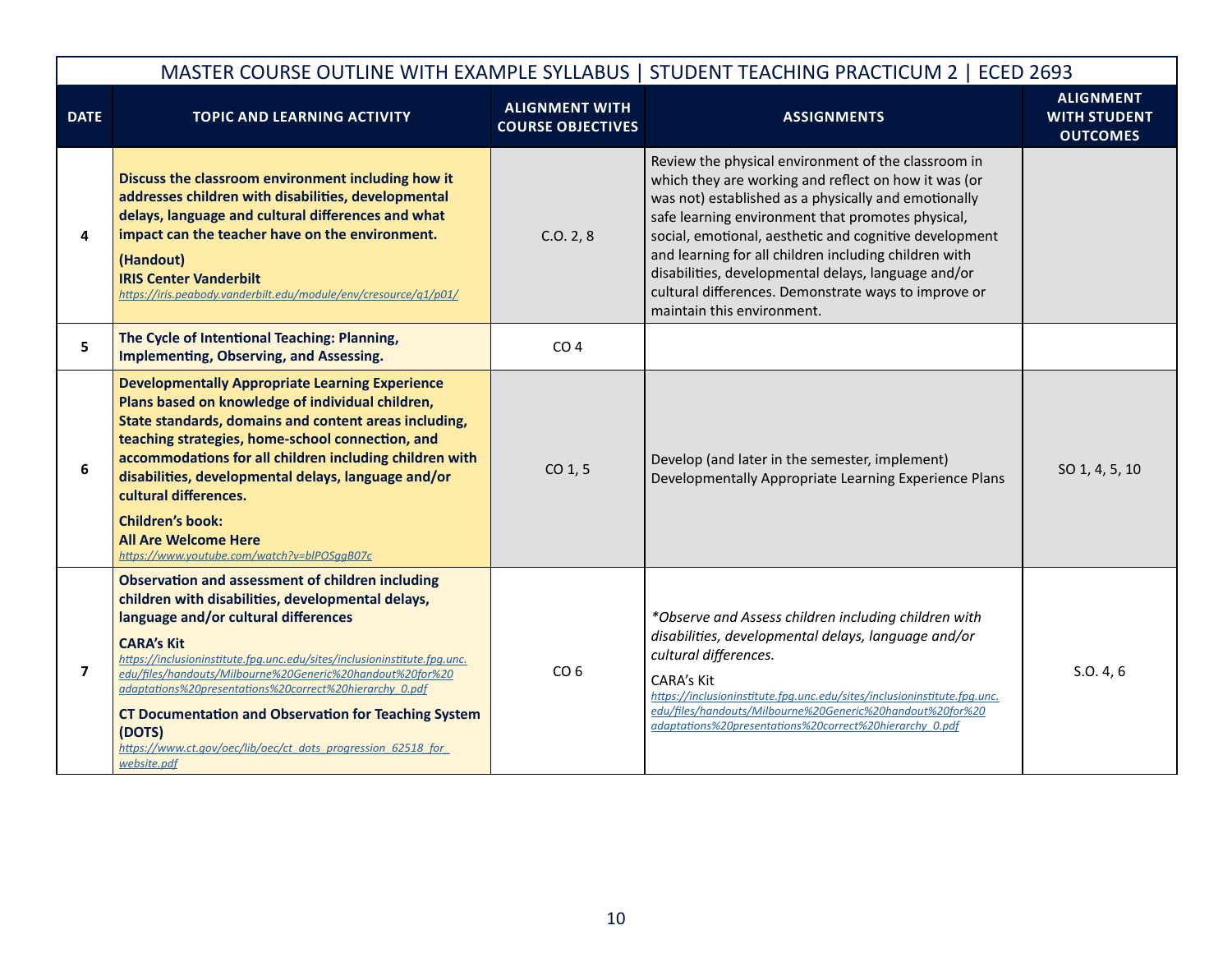|             |                                                                                                                                                                                                                                                                                                                                                                                                                      |                                                   | MASTER COURSE OUTLINE WITH EXAMPLE SYLLABUS   STUDENT TEACHING PRACTICUM 2   ECED 2693                                                                                                                                                                  |                                                            |
|-------------|----------------------------------------------------------------------------------------------------------------------------------------------------------------------------------------------------------------------------------------------------------------------------------------------------------------------------------------------------------------------------------------------------------------------|---------------------------------------------------|---------------------------------------------------------------------------------------------------------------------------------------------------------------------------------------------------------------------------------------------------------|------------------------------------------------------------|
| <b>DATE</b> | <b>TOPIC AND LEARNING ACTIVITY</b>                                                                                                                                                                                                                                                                                                                                                                                   | <b>ALIGNMENT WITH</b><br><b>COURSE OBJECTIVES</b> | <b>ASSIGNMENTS</b>                                                                                                                                                                                                                                      | <b>ALIGNMENT</b><br><b>WITH STUDENT</b><br><b>OUTCOMES</b> |
| 8           | <b>Discuss Advocacy for children and families of children</b><br>including children with developmental disabilities,<br>developmental delays, language and/or cultural<br>differences<br><b>CT Parent Advocacy Center</b><br>http://cpacinc.org<br><b>CT Early Childhood Alliance</b><br>http://www.earlychildhoodalliance.com/                                                                                      | C.0.11                                            | *Develop an Advocacy Project: What to advocate for,<br>who to advocate to, and best method to advocate. This<br>includes finding their legislators contact information and<br>reviewing the CT Early Childhood Alliance website and<br>current bills.   | S.O. 11                                                    |
| 9           | Discuss responsive teaching and the importance of<br>relationships. Including Classroom management,<br>the role of guidance, problem-solving and conflict<br>resolution to support all children including children with<br>disabilities, developmental delays, language and/or<br>cultural differences.<br><b>Children's Book:</b><br>Marisol McDonald Doesn't Match https://www.youtube.com/<br>watch?v=NwNUqH rJ o | CO <sub>7</sub>                                   | *Teaching and facilitating positive social skills and<br>interaction between and among adults and children<br>including people with disabilities, developmental delays,<br>language and/or cultural differences using real or<br>hypothetical scenarios | S.0.7                                                      |
| 10          |                                                                                                                                                                                                                                                                                                                                                                                                                      |                                                   |                                                                                                                                                                                                                                                         |                                                            |
| 11          |                                                                                                                                                                                                                                                                                                                                                                                                                      |                                                   | *Choose, review, and reflect on current early childhood<br>research.                                                                                                                                                                                    | S.0.1, 11                                                  |
| 12          |                                                                                                                                                                                                                                                                                                                                                                                                                      |                                                   |                                                                                                                                                                                                                                                         |                                                            |
| 13          | *Present Research findings to a group of adults.                                                                                                                                                                                                                                                                                                                                                                     |                                                   | *Update resume including student teaching experiences                                                                                                                                                                                                   | S.O. 11                                                    |
| 14          |                                                                                                                                                                                                                                                                                                                                                                                                                      |                                                   |                                                                                                                                                                                                                                                         |                                                            |
| 15          | Reflecting upon and evaluating oneself as a teacher in<br>respect to one's philosophy of inclusive education and<br>practice.<br><b>Children's Book:</b><br>Oh the Places You'll Go, by Dr. Seuss                                                                                                                                                                                                                    | C.O.8                                             | Reflect upon your journal, the results on the dispositions<br>survey and your strengths as a teacher now that you have<br>completed your student teaching practicum.                                                                                    | S.O. 8                                                     |

*\*Key Experience.*